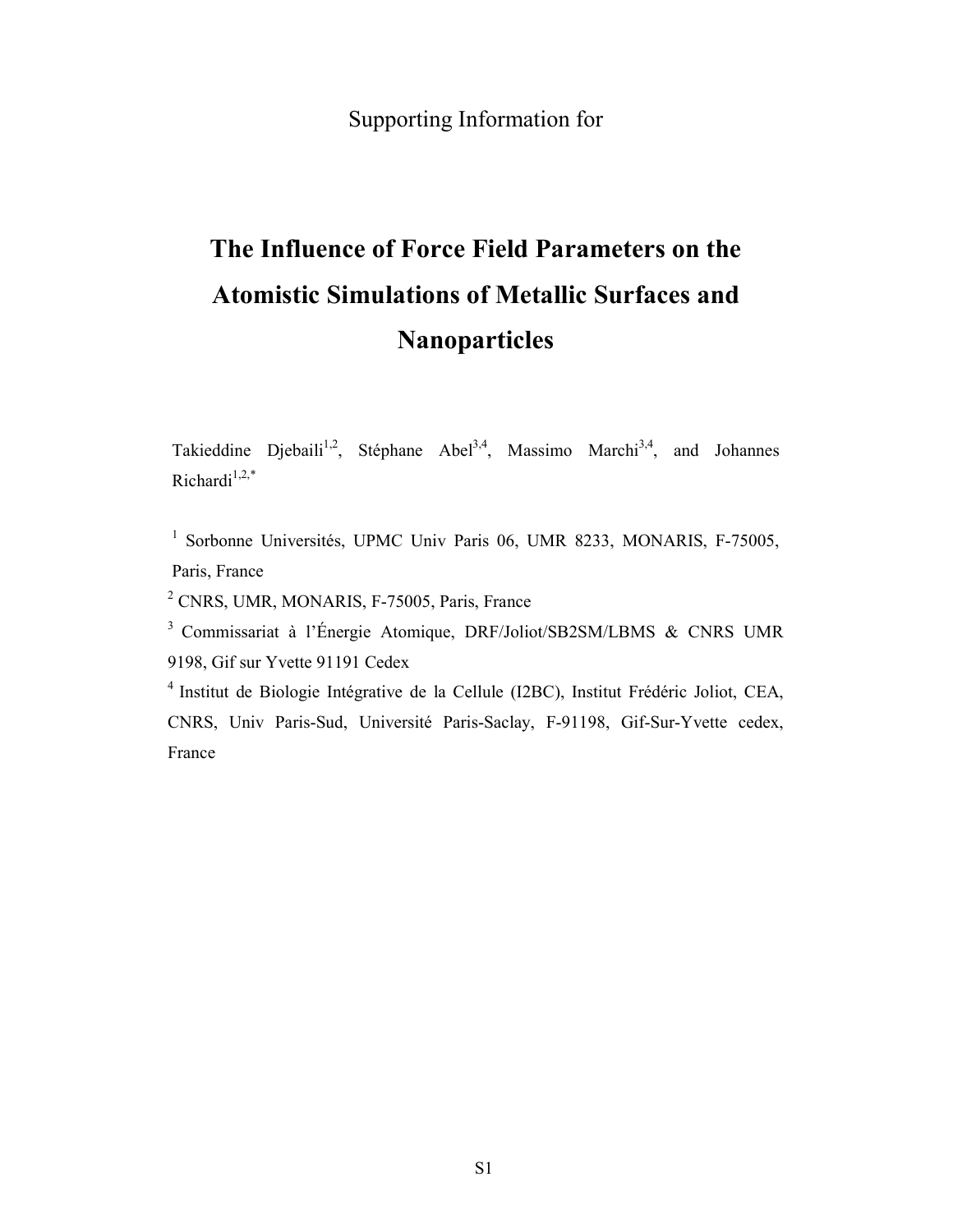| <b>NC</b> size<br>(nm) | <b>Alcanethiols</b> | number of<br>gold atoms | number of<br>thiolate<br>molecules | total<br>number of<br>atoms | Size of<br>simulation<br>box (nm) | <b>Simulation</b><br>time (ns) |
|------------------------|---------------------|-------------------------|------------------------------------|-----------------------------|-----------------------------------|--------------------------------|
| 1.0                    | butane              | 14                      | 25                                 | 139                         | 5.4                               | 300                            |
| 2.0                    | butane              | 172                     | 90                                 | 622                         | 6.4                               | 300                            |
| 3.0                    | butane              | 666                     | 210                                | 1716                        | 7.5                               | 300                            |
| 4.1                    | butane              | 1688                    | 375                                | 3563                        | 8.5                               | 300                            |
| 5.1                    | butane              | 3430                    | 600                                | 6430                        | 9.6                               | 600                            |
| 6.2                    | butane              | 6084                    | 870                                | 10434                       | 10.6                              | 300                            |
| 7.2                    | butane              | 9842                    | 1190                               | 15792                       | 11.7                              | 600                            |
| 8.3                    | butane              | 14896                   | 1560                               | 22696                       | 12.7                              | 300                            |
| 8.8                    | butane              | 17969                   | 1760                               | 26769                       | 13.3                              | 300                            |
| 9.8                    | butane              | 25327                   | 2200                               | 36327                       | 14.3                              | 300                            |

Table S1. Simulation parameters for the cubic NCs.

Table S2. Simulation parameters for the octahedral NCs.

| <b>NC</b> size<br>(nm) | <b>Alcanethiols</b> | number of<br>gold atoms | number of<br>thiolate<br>molecules | total<br>number of<br>atoms | Size of<br>simulation<br>box(nm) | <b>Simulation</b><br>time (ns) |
|------------------------|---------------------|-------------------------|------------------------------------|-----------------------------|----------------------------------|--------------------------------|
| 1.0                    | butane              | 18                      | 20                                 | 118                         | 5.5                              | 90                             |
| 2.1                    | butane              | 230                     | 100                                | 730                         | 6.6                              | 90                             |
| 3.0                    | butane              | 670                     | 205                                | 1695                        | 7.5                              | 90                             |
| 4.1                    | butane              | 1834                    | 400                                | 3834                        | 8.6                              | 90                             |
| 5.0                    | butane              | 3280                    | 590                                | 6230                        | 9.5                              | 90                             |
| 6.1                    | butane              | 6180                    | 900                                | 10680                       | 10.6                             | 90                             |
| 7.0                    | butane              | 9224                    | 1170                               | 15074                       | 11.5                             | 90                             |
| 8.1                    | butane              | 14644                   | 1590                               | 22594                       | 12.6                             | 90                             |
| 9.0                    | butane              | 19870                   | 1950                               | 29620                       | 13.5                             | 90                             |
| 10.2                   | butane              | 28594                   | 2500                               | 41094                       | 14.6                             | 90                             |

Table S3. Simulation parameters for the icosahedral NCs.

| <b>NC</b> size<br>(nm) | <b>Alcanethiols</b> | number of<br>gold atoms | number of<br>thiolate<br>molecules | total<br>number<br>of atoms | Size of<br>simulation<br>box (nm) | <b>Simulation</b><br>time (ns) |
|------------------------|---------------------|-------------------------|------------------------------------|-----------------------------|-----------------------------------|--------------------------------|
| 0.9                    | butane              | 13                      | 20                                 | 113                         | 5.4                               | 300                            |
| 1.3                    | butane              | 55                      | 45                                 | 280                         | 5.8                               | 300                            |
| 1.8                    | butane              | 147                     | 75                                 | 522                         | 6.2                               | 300                            |
| 2.2                    | butane              | 309                     | 115                                | 884                         | 6.7                               | 300                            |
| 2.7                    | butane              | 561                     | 165                                | 1386                        | 7.1                               | 300                            |
| 3.1                    | butane              | 923                     | 225                                | 2048                        | 7.6                               | 300                            |
| 3.6                    | butane              | 1415                    | 290                                | 2865                        | 8.1                               | 300                            |
| 4.1                    | butane              | 2057                    | 370                                | 3907                        | 8.5                               | 300                            |
| 4.5                    | butane              | 2869                    | 455                                | 5144                        | 9                                 | 300                            |
| 5.0                    | butane              | 3871                    | 550                                | 6621                        | 9.5                               | 300                            |
| 5.5                    | butane              | 5083                    | 655                                | 8358                        | 9.9                               | 300                            |
| 5.9                    | butane              | 6525                    | 770                                | 10375                       | 10.4                              | 300                            |
| 6.4                    | butane              | 8217                    | 890                                | 12667                       | 10.9                              | 300                            |
| 6.9                    | butane              | 10179                   | 1020                               | 15279                       | 11.3                              | 600                            |
| 7.3                    | butane              | 12431                   | 1160                               | 18231                       | 11.8                              | 300                            |
| 7.8                    | butane              | 14993                   | 1310                               | 21543                       | 12.3                              | 300                            |
| 8.3                    | butane              | 17885                   | 1470                               | 25235                       | 12.7                              | 300                            |
| 8.7                    | butane              | 21127                   | 1640                               | 29327                       | 13.2                              | 300                            |
| 9.2                    | butane              | 24739                   | 1815                               | 33814                       | 13.7                              | 300                            |
| 9.7                    | butane              | 28741                   | 2000                               | 38741                       | 14.1                              | 300                            |
| 10.1                   | butane              | 33153                   | 2200                               | 44153                       | 14.6                              | 300                            |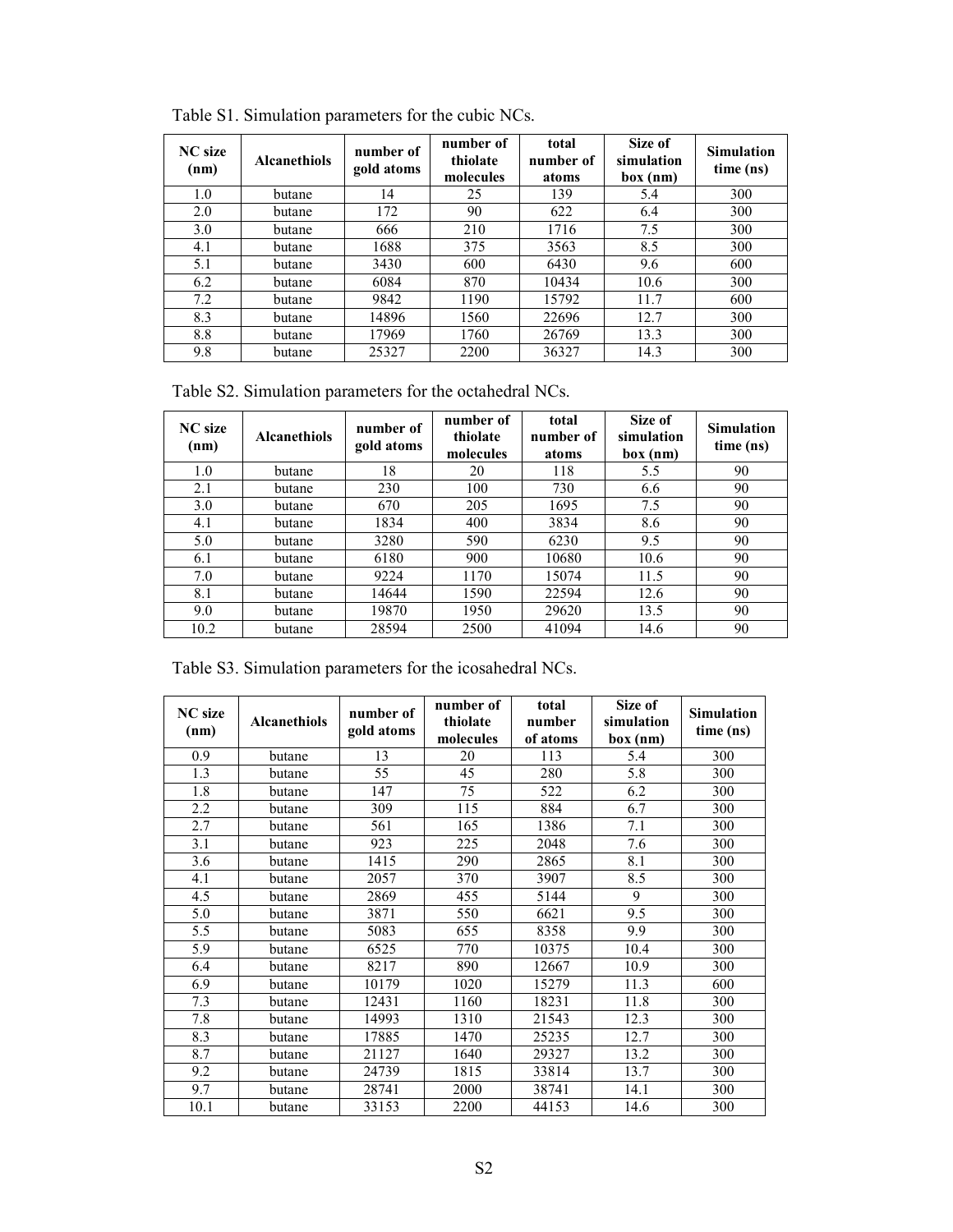| <b>NC</b> size | Alcanethiol                       |        | Number of adsorbed<br>thiols |                                   | $%$ SAM<br>>10 | $% SAM > 3$ members |        |      |         |  |  |
|----------------|-----------------------------------|--------|------------------------------|-----------------------------------|----------------|---------------------|--------|------|---------|--|--|
| (nm)           |                                   | total  | center                       | edge                              | members        | total               | center | edge | zigzag  |  |  |
|                | Values for $\sigma_{SS}$ = 4.25 Å |        |                              |                                   |                |                     |        |      |         |  |  |
| 1.0            | butane                            | 16.0   | 1.6                          | 14.4                              | 0.0            | 56.8                | 4.5    | 52.4 | 0.0     |  |  |
| 2.0            | butane                            | 73.3   | 12.0                         | 61.3                              | 52.8           | 93.6                | 99.8   | 92.4 | 0.0     |  |  |
| 3.0            | butane                            | 182.7  | 70.0                         | 112.7                             | 94.1           | 96.4                | 100.0  | 94.2 | 0.0     |  |  |
| 4.1            | butane                            | 329.8  | 164.0                        | 165.8                             | 27.5           | 96.4                | 100.0  | 92.9 | 0.0     |  |  |
| 5.1            | butane                            | 524.3  | 297.4                        | 226.9                             | 94.3           | 95.3                | 99.3   | 90.1 | 0.0     |  |  |
| 6.2            | butane                            | 756.0  | 466.0                        | 290.0                             | 92.8           | 95.6                | 99.9   | 88.5 | 0.0     |  |  |
| 7.2            | butane                            | 1014.5 | 692.8                        | 321.7                             | 94.5           | 97.0                | 99.7   | 91.2 | 0.0     |  |  |
| 8.3            | butane                            | 1316.9 | 940.0                        | 376.9                             | 94.9           | 97.2                | 99.8   | 90.8 | 0.0     |  |  |
| 8.8            | butane                            | 1492.3 | 1082.0                       | 410.3                             | 95.7           | 97.4                | 99.9   | 90.8 | 0.0     |  |  |
| 9.8            | butane                            | 1851.8 | 1398.0                       | 453.8                             | 96.4           | 97.4                | 99.8   | 90.1 | 0.0     |  |  |
|                |                                   |        |                              | Values for $\sigma_{SS}$ = 4.98 Å |                |                     |        |      |         |  |  |
| 1.0            | butane                            | 12.0   | 1.2                          | 10.8                              | 0.0            | 0.0                 | 0.0    | 0.0  | 0.0     |  |  |
| 2.0            | butane                            | 65.4   | 6.0                          | 59.4                              | 0.0            | 6.8                 | 16.7   | 5.8  | 0.0     |  |  |
| 3.0            | butane                            | 143.9  | 48.0                         | 95.8                              | 0.0            | 5.7                 | 9.3    | 3.9  | 0.0     |  |  |
| 4.1            | butane                            | 262.2  | 125.0                        | 137.1                             | 0.0            | 6.9                 | 6.8    | 6.9  | 0.0     |  |  |
| 5.1            | butane                            | 417.0  | 237.8                        | 179.3                             | 0.0            | 7.5                 | 8.4    | 6.3  | 0.0     |  |  |
| 6.2            | butane                            | 586.3  | 373.6                        | 212.7                             | 0.0            | 5.1                 | 5.9    | 3.8  | 0.0     |  |  |
| 7.2            | butane                            | 798.3  | 544.5                        | 253.8                             | 0.0            | 6.3                 | 6.8    | 5.2  | 0.0     |  |  |
| 8.3            | butane                            | 1055.2 | 764.7                        | 290.5                             | 0.0            | 6.9                 | 7.6    | 5.1  | $0.0\,$ |  |  |
| 8.8            | butane                            | 1191.9 | 884.6                        | 307.3                             | 0.0            | 6.6                 | 7.3    | 4.8  | 0.0     |  |  |
| 9.8            | butane                            | 1508.1 | 1150.1                       | 358.0                             | 0.0            | 5.9                 | 6.0    | 5.6  | 0.0     |  |  |

Table S4. Simulation results for the cubic NCs.

| <b>NC</b> size<br>(nm) | Alcane-<br>thiol | <b>S-S Distance</b> |      |        |                                   | % Occupation of adsorption sites | $R_{st}$        |       |        |      |
|------------------------|------------------|---------------------|------|--------|-----------------------------------|----------------------------------|-----------------|-------|--------|------|
|                        |                  | center              | edge | on top | bridge                            | $3f-$<br>hollow                  | $4f-$<br>hollow | total | center | edge |
|                        |                  |                     |      |        | Values for $\sigma_{SS}$ = 4.25 Å |                                  |                 |       |        |      |
| 1.0                    | butane           | 0.60                | 3.68 | 19.6   | 52.6                              | 27.7                             | 0.0             | 0.06  | 0.00   | 0.06 |
| 2.0                    | butane           | 3.91                | 4.16 | 1.8    | 5.9                               | 43.5                             | 48.7            | 0.98  | 2.00   | 0.78 |
| 3.0                    | butane           | 4.11                | 4.13 | 2.4    | 8.4                               | 25.3                             | 63.9            | 1.31  | 2.06   | 0.85 |
| 4.1                    | butane           | 4.11                | 4.12 | 2.2    | 8.0                               | 18.5                             | 71.3            | 1.53  | 2.20   | 0.87 |
| 5.1                    | butane           | 4.11                | 4.12 | 3.2    | 8.1                               | 13.7                             | 75.1            | 1.65  | 2.26   | 0.85 |
| 6.2                    | butane           | 4.11                | 4.11 | 2.1    | 8.5                               | 10.2                             | 79.2            | 1.75  | 2.32   | 0.83 |
| 7.2                    | butane           | 4.11                | 4.11 | 1.3    | 5.7                               | 11.0                             | 82.0            | 1.85  | 2.29   | 0.90 |
| 8.3                    | butane           | 4.12                | 4.12 | 1.1    | 5.3                               | 9.8                              | 83.8            | 1.91  | 2.32   | 0.89 |
| 8.8                    | butane           | 4.12                | 4.11 | 1.2    | $\overline{5.4}$                  | 8.9                              | 84.5            | 1.93  | 2.33   | 0.88 |
| 9.8                    | butane           | 4.12                | 4.11 | 0.9    | 5.1                               | 8.2                              | 85.9            | 1.98  | 2.33   | 0.90 |
|                        |                  |                     |      |        | Values for $\sigma_{SS} = 4.98$ Å |                                  |                 |       |        |      |
| 1.0                    | butane           | 0.60                | 3.68 | 6.6    | 38.3                              | 55.1                             | 0.0             | 0.08  | 0.00   | 0.08 |
| 2.0                    | butane           | 3.91                | 4.16 | 28.1   | 25.5                              | 17.0                             | 29.4            | 1.10  | 4.00   | 0.81 |
| 3.0                    | butane           | 4.11                | 4.13 | 11.5   | 38.1                              | 17.6                             | 32.8            | 1.67  | 3.00   | 1.00 |
| 4.1                    | butane           | 4.11                | 4.12 | 9.2    | 43.1                              | 13.5                             | 34.2            | 1.92  | 2.88   | 1.05 |
| 5.1                    | butane           | 4.11                | 4.12 | 8.1    | 44.0                              | 12.1                             | 35.8            | 2.07  | 2.83   | 1.07 |
| 6.2                    | butane           | 4.11                | 4.11 | 5.3    | 43.8                              | 12.1                             | 38.8            | 2.25  | 2.89   | 1.13 |
| 7.2                    | butane           | 4.11                | 4.11 | 4.4    | 43.3                              | 11.6                             | 40.8            | 2.35  | 2.91   | 1.13 |
| 8.3                    | butane           | 4.12                | 4.12 | 3.9    | 45.0                              | 11.0                             | 40.1            | 2.39  | 2.86   | 1.16 |
| 8.8                    | butane           | 4.12                | 4.11 | 3.5    | 45.3                              | 11.0                             | 40.2            | 2.42  | 2.85   | 1.17 |
| 9.8                    | butane           | 4.12                | 4.11 | 3.8    | 46.6                              | 9.8                              | 39.7            | 2.43  | 2.84   | 1.14 |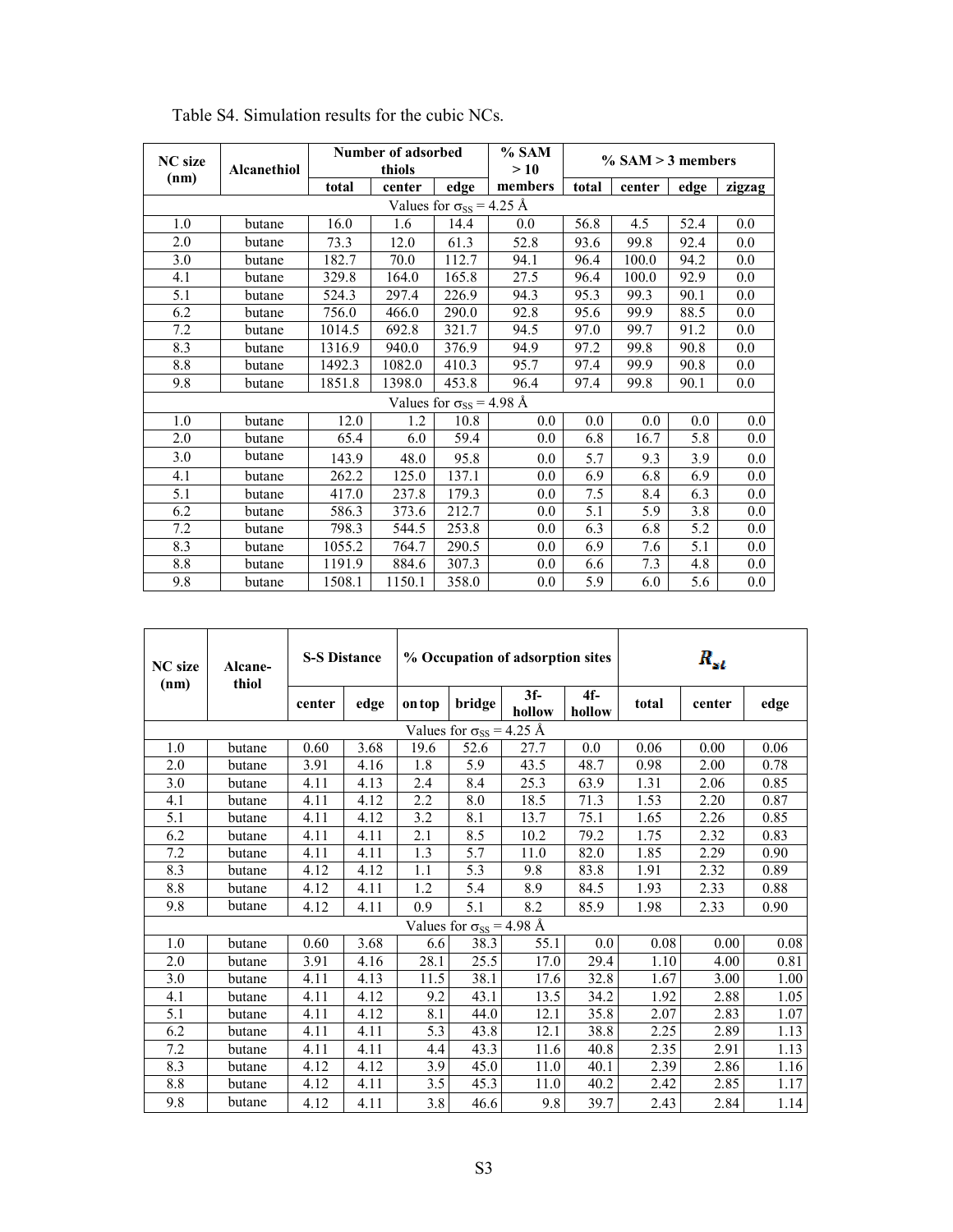| <b>NC</b> size | <b>Alcanethiol</b>                |        | Number of adsorbed<br>thiols |                                   | $%$ SAM<br>>10 | $\%$ SAM $>$ 3 members |        |      |               |  |  |  |
|----------------|-----------------------------------|--------|------------------------------|-----------------------------------|----------------|------------------------|--------|------|---------------|--|--|--|
| (nm)           |                                   | total  | edge<br>center               |                                   | members        | total                  | center | edge | <b>Zigzag</b> |  |  |  |
|                | Values for $\sigma_{SS}$ = 4.25 Å |        |                              |                                   |                |                        |        |      |               |  |  |  |
| 1.0            | butane                            | 19.0   | 0.0                          | 19.0                              | 0.0            | 0.0                    | 0.0    | 0.0  | 0.0           |  |  |  |
| 2.1            | butane                            | 97.1   | 10.7                         | 86.4                              | 0.0            | 49.1                   | 74.3   | 46.0 | 85.2          |  |  |  |
| 3.0            | butane                            | 195.0  | 52.9                         | 142.1                             | 1.0            | 60.8                   | 81.8   | 52.9 | 77.8          |  |  |  |
| 4.1            | butane                            | 360.3  | 147.3                        | 213.0                             | 2.4            | 68.9                   | 85.0   | 57.7 | 75.6          |  |  |  |
| 5.0            | butane                            | 521.0  | 261.6                        | 259.5                             | 4.3            | 73.3                   | 85.7   | 60.8 | 70.6          |  |  |  |
| 6.1            | butane                            | 785.9  | 452.0                        | 333.9                             | 4.3            | 76.5                   | 86.9   | 62.4 | 72.0          |  |  |  |
| 7.0            | butane                            | 1009.0 | 625.7                        | 383.2                             | 6.9            | 78.2                   | 87.8   | 62.6 | 70.7          |  |  |  |
| 8.1            | butane                            | 1356.5 | 906.2                        | 450.3                             | 7.7            | 79.9                   | 87.7   | 64.1 | 72.3          |  |  |  |
| 9.0            | butane                            | 1648.2 | 1142.9                       | 505.3                             | 9.5            | 81.2                   | 88.7   | 64.2 | 72.1          |  |  |  |
| 10.2           | butane                            | 2088.3 | 1516.0                       | 572.3                             | 10.3           | 82.1                   | 88.7   | 64.6 | 70.8          |  |  |  |
|                |                                   |        |                              | Values for $\sigma_{SS}$ = 4.98 Å |                |                        |        |      |               |  |  |  |
| 1.0            | butane                            | 14.8   | 0.0                          | 14.8                              | 0.0            | 0.0                    | 0.0    | 0.0  | $0.0\,$       |  |  |  |
| 2.1            | butane                            | 74.0   | 12.0                         | 62.0                              | 3.3            | 88.4                   | 99.7   | 86.2 | 15.0          |  |  |  |
| 3.0            | butane                            | 142.8  | 46.2                         | 96.5                              | 23.3           | 89.4                   | 99.8   | 84.5 | 18.1          |  |  |  |
| 4.1            | butane                            | 275.5  | 131.0                        | 144.5                             | 28.0           | 95.9                   | 99.9   | 92.3 | 12.5          |  |  |  |
| 5.0            | butane                            | 416.3  | 232.0                        | 184.3                             | 28.6           | 97.8                   | 100.0  | 95.1 | 10.0          |  |  |  |
| 6.1            | butane                            | 612.3  | 385.4                        | 226.9                             | 28.3           | 98.1                   | 100.0  | 94.9 | 12.1          |  |  |  |
| 7.0            | butane                            | 802.1  | 542.8                        | 259.3                             | 28.8           | 98.6                   | 100.0  | 95.6 | 11.6          |  |  |  |
| 8.1            | butane                            | 1073.7 | 767.0                        | 306.8                             | 28.8           | 98.5                   | 100.0  | 94.9 | 9.7           |  |  |  |
| 9.0            | butane                            | 1338.9 | 988.0                        | 350.9                             | 29.1           | 99.3                   | 100.0  | 97.3 | 7.8           |  |  |  |
| 10.2           | butane                            | 1686.0 | 1290.0                       | 396.0                             | 29.0           | 99.1                   | 100.0  | 96.0 | 10.0          |  |  |  |

| <b>NC</b> size                    | <b>S-S Distance</b><br>Alcane- |        |      |                                   | % Occupation of<br>adsorption sites |                 | $R_{st}$ |        |      |  |
|-----------------------------------|--------------------------------|--------|------|-----------------------------------|-------------------------------------|-----------------|----------|--------|------|--|
| (nm)                              | thiol                          | center | edge | on top                            | bridge                              | $3f-$<br>hollow | total    | center | edge |  |
| Values for $\sigma_{SS}$ = 4.25 Å |                                |        |      |                                   |                                     |                 |          |        |      |  |
| 1.0                               | butane                         | 0.00   | 0.00 | 32.2                              | 38.4                                | 29.4            | 1.48     | 0.00   | 1.48 |  |
| 2.1                               | butane                         | 1.59   | 4.42 | 17.0                              | 36.5                                | 46.5            | 2.96     | 6.73   | 2.50 |  |
| 3.0                               | butane                         | 4.48   | 4.38 | 15.8                              | 43.3                                | 40.9            | 3.32     | 5.44   | 2.53 |  |
| 4.1                               | butane                         | 4.54   | 4.39 | 13.0                              | 38.3                                | 48.7            | 3.75     | 5.43   | 2.59 |  |
| 5.0                               | butane                         | 4.53   | 4.40 | 11.8                              | 38.4                                | 49.9            | 3.93     | 5.17   | 2.68 |  |
| 6.1                               | butane                         | 4.53   | 4.39 | 10.1                              | 39.9                                | 50.0            | 4.07     | 5.12   | 2.66 |  |
| 7.0                               | butane                         | 4.54   | 4.39 | 9.3                               | 38.2                                | 52.5            | 4.19     | 5.11   | 2.69 |  |
| 8.1                               | butane                         | 4.54   | 4.40 | 8.3                               | 38.1                                | 53.6            | 4.30     | 5.09   | 2.72 |  |
| 9.0                               | butane                         | 4.55   | 4.40 | 7.4                               | 38.3                                | 54.3            | 4.37     | 5.10   | 2.71 |  |
| 10.2                              | butane                         | 4.55   | 4.40 | 7.0                               | 38.2                                | 54.8            | 4.43     | 5.07   | 2.73 |  |
|                                   |                                |        |      | Values for $\sigma_{SS}$ = 4.98 Å |                                     |                 |          |        |      |  |
| 1.0                               | butane                         | 0.00   | 0.00 | 32.1                              | 31.3                                | 36.6            | 1.89     | 0.00   | 1.89 |  |
| 2.1                               | butane                         | 2.48   | 4.88 | 10.8                              | 28.9                                | 60.3            | 3.89     | 6.00   | 3.49 |  |
| 3.0                               | butane                         | 4.98   | 4.90 | 6.7                               | 20.7                                | 72.6            | 4.54     | 6.23   | 3.73 |  |
| 4.1                               | butane                         | 4.98   | 4.92 | 4.2                               | 17.6                                | 78.2            | 4.91     | 6.11   | 3.82 |  |
| 5.0                               | butane                         | 4.98   | 4.95 | 10.1                              | 8.8                                 | 81.1            | 4.92     | 5.83   | 3.78 |  |
| 6.1                               | butane                         | 4.98   | 4.93 | 3.7                               | 11.4                                | 84.9            | 5.23     | 6.00   | 3.91 |  |
| 7.0                               | butane                         | 4.98   | 4.95 | 5.3                               | 7.6                                 | 87.1            | 5.28     | 5.90   | 3.98 |  |
| 8.1                               | butane                         | 4.99   | 4.94 | 2.5                               | 8.6                                 | 88.9            | 5.43     | 6.01   | 3.99 |  |
| 9.0                               | butane                         | 4.97   | 4.97 | 5.5                               | 6.1                                 | 88.4            | 5.38     | 5.90   | 3.90 |  |
| 10.2                              | butane                         | 4.99   | 4.94 | 3.1                               | 6.5                                 | 90.4            | 5.49     | 5.96   | 3.94 |  |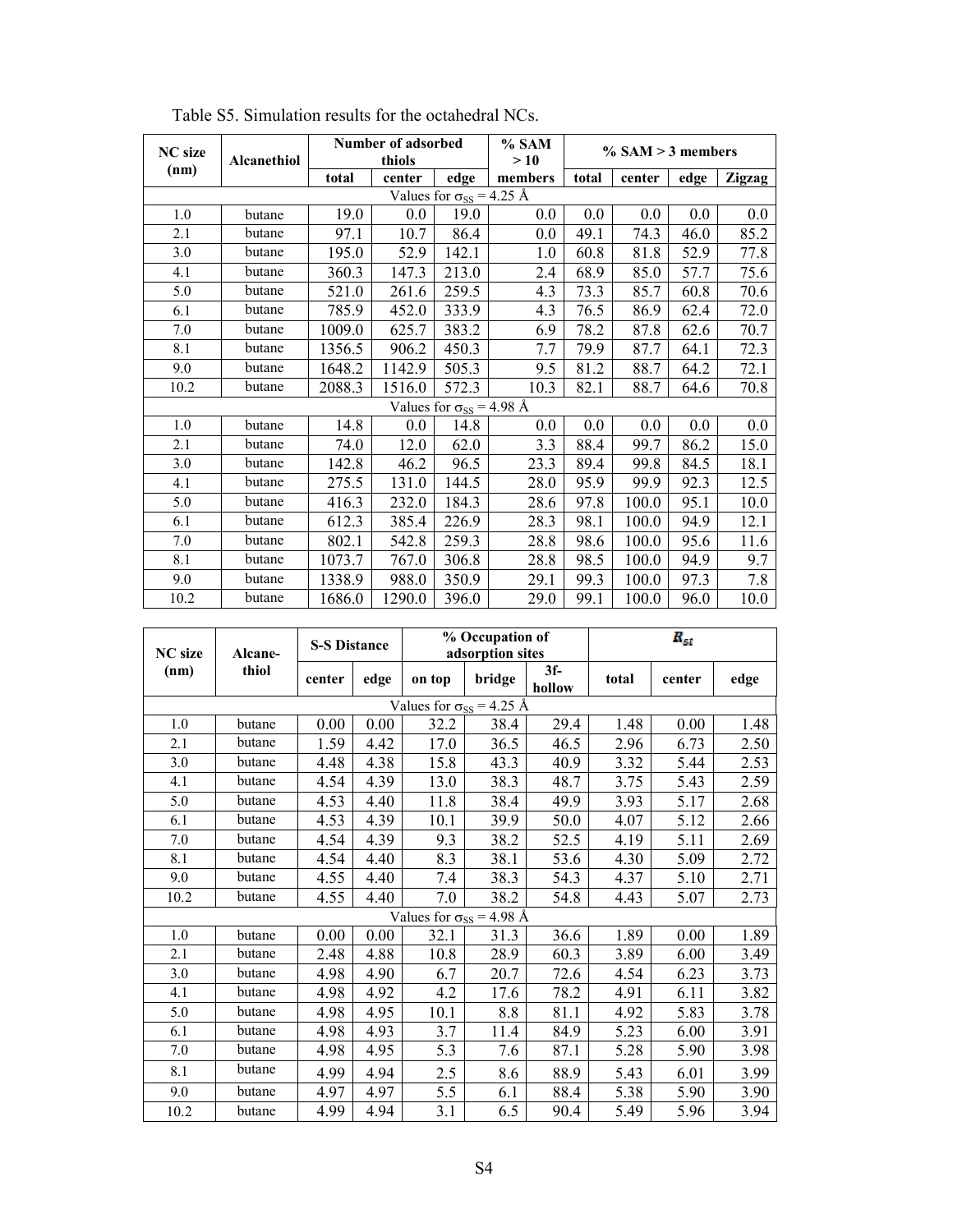| <b>NC</b> size |             |        | Number of adsorbed |                                   | % SAM   | $\%$ SAM $>$ 3 members |       |        |      |
|----------------|-------------|--------|--------------------|-----------------------------------|---------|------------------------|-------|--------|------|
| (nm)           | Alcanethiol |        | thiols             |                                   | >10     |                        |       |        |      |
|                |             | total  | center             | edge                              | members | total                  | total | center | edge |
|                |             |        |                    | Values for $\sigma_{SS}$ = 4.25 Å |         |                        |       |        |      |
| 1.8            | butane      | 69.9   | 0.0                | 69.9                              | 0.0     | 0.2                    | 0.0   | 0.2    | 40.9 |
| 2.2            | butane      | 105.8  | 0.0                | 105.8                             | 0.0     | 10.8                   | 0.0   | 10.8   | 58.1 |
| 2.7            | butane      | 144.0  | $0.0\,$            | 144.0                             | 0.0     | 37.9                   | 0.1   | 37.9   | 77.7 |
| 3.1            | butane      | 208.0  | 20.0               | 188.0                             | 0.0     | 17.2                   | 31.5  | 15.7   | 79.8 |
| 3.6            | butane      | 271.4  | 49.5               | 221.9                             | 0.0     | 37.6                   | 49.8  | 34.9   | 75.8 |
| 4.1            | butane      | 328.0  | 61.4               | 266.6                             | 1.2     | 48.0                   | 65.1  | 44.1   | 91.1 |
| 4.5            | butane      | 422.2  | 117.2              | 305.0                             | 1.2     | 35.3                   | 49.7  | 29.7   | 92.6 |
| 5.0            | butane      | 503.1  | 167.0              | 336.2                             | 3.2     | 56.4                   | 71.9  | 48.7   | 80.1 |
| 5.5            | butane      | 587.4  | 211.8              | 375.7                             | 3.7     | 53.9                   | 70.1  | 44.8   | 85.6 |
| 5.9            | butane      | 698.5  | 295.4              | 403.1                             | 3.8     | 63.8                   | 78.6  | 52.9   | 75.5 |
| 6.4            | butane      | 807.8  | 364.3              | 443.5                             | 4.7     | 64.3                   | 78.7  | 52.5   | 76.6 |
| 6.9            | butane      | 921.2  | 440.4              | 480.7                             | 6.3     | 67.6                   | 81.7  | 54.7   | 79.6 |
| 7.3            | butane      | 1045.2 | 530.6              | 514.5                             | 6.7     | 69.3                   | 82.2  | 56.0   | 78.5 |
| 7.8            | butane      | 1179.7 | 622.5              | 557.2                             | 7.3     | 70.1                   | 83.4  | 55.3   | 79.3 |
| 8.3            | butane      | 1327.6 | 742.3              | 585.4                             | 7.1     | 72.1                   | 84.3  | 56.6   | 72.9 |
| 8.7            | butane      | 1465.9 | 840.6              | 625.2                             | 8.8     | 71.8                   | 83.8  | 55.7   | 76.6 |
| 9.2            | butane      | 1622.3 | 957.7              | 664.6                             | 9.4     | 72.9                   | 84.5  | 56.2   | 78.9 |
| 9.7            | butane      | 1780.8 | 1082.0             | 698.8                             | 10.3    | 74.0                   | 84.9  | 57.2   | 78.5 |
| 10.1           | butane      | 1959.1 | 1218.1             | 741.1                             | 10.5    | 74.2                   | 85.1  | 56.4   | 79.1 |
|                |             |        |                    | Values for $\sigma_{SS}$ = 4.98 Å |         |                        |       |        |      |
| 1.8            | butane      | 48.5   | 0.0                | 48.5                              | 0.0     | 26.0                   | 0.0   | 26.0   | 0.1  |
| 2.2            | butane      | 78.0   | 0.0                | 78.0                              | 0.0     | 73.8                   | 0.0   | 73.8   | 27.8 |
| 2.7            | butane      | 121.4  | $20.0\,$           | 101.4                             | 0.0     | 99.8                   | 100.0 | 99.7   | 7.9  |
| 3.1            | butane      | 158.9  | 22.3               | 136.6                             | 0.3     | 92.4                   | 99.8  | 91.1   | 15.2 |
| 3.6            | butane      | 203.8  | 44.4               | 159.4                             | 6.7     | 91.3                   | 99.5  | 89.0   | 9.0  |
| 4.1            | butane      | 242.0  | 99.9               | 142.1                             | 27.9    | 97.2                   | 99.8  | 95.5   | 0.4  |
| 4.5            | butane      | 309.7  | 128.4              | 181.3                             | 25.1    | 93.7                   | 99.6  | 89.6   | 6.6  |
| 5.0            | butane      | 385.3  | 159.3              | 226.0                             | 24.8    | 94.1                   | 99.9  | 90.0   | 5.8  |
| 5.5            | butane      | 481.3  | 200.0              | 281.3                             | 29.3    | 99.9                   | 100.0 | 99.8   | 5.2  |
| 5.9            | butane      | 539.3  | 269.3              | 269.9                             | 26.4    | 96.4                   | 99.9  | 93.0   | 9.8  |
| 6.4            | butane      | 633.1  | 328.9              | 304.2                             | 26.9    | 97.0                   | 99.9  | 93.8   | 7.8  |
| 6.9            | butane      | 751.3  | 380.0              | 371.3                             | 29.3    | 99.9                   | 100.0 | 99.8   | 4.9  |
| 7.3            | butane      | 811.2  | 508.7              | 302.4                             | 28.3    | 98.6                   | 99.9  | 96.5   | 3.6  |
| 7.8            | butane      | 949.8  | 528.2              | 421.6                             | 28.9    | 99.1                   | 99.9  | 98.1   | 7.4  |
| 8.3            | butane      | 1041.2 | 642.5              | 398.7                             | 26.9    | 97.2                   | 99.7  | 93.2   | 7.6  |
| 8.7            | butane      | 1187.6 | 723.7              | 463.9                             | 28.1    | 98.9                   | 99.8  | 97.4   | 8.2  |
| 9.2            | butane      | 1302.2 | 853.8              | 448.4                             | 27.9    | 98.1                   | 99.9  | 94.7   | 7.7  |
| 9.7            | butane      | 1450.4 | 956.8              | 493.5                             | 28.1    | 98.0                   | 99.9  | 94.4   | 9.0  |
| 10.1           | butane      | 1574.7 | 1072.2             | 502.5                             | 27.9    | 98.4                   | 99.9  | 95.2   | 7.7  |

Table S6. Simulation results for the icosahedral NCs.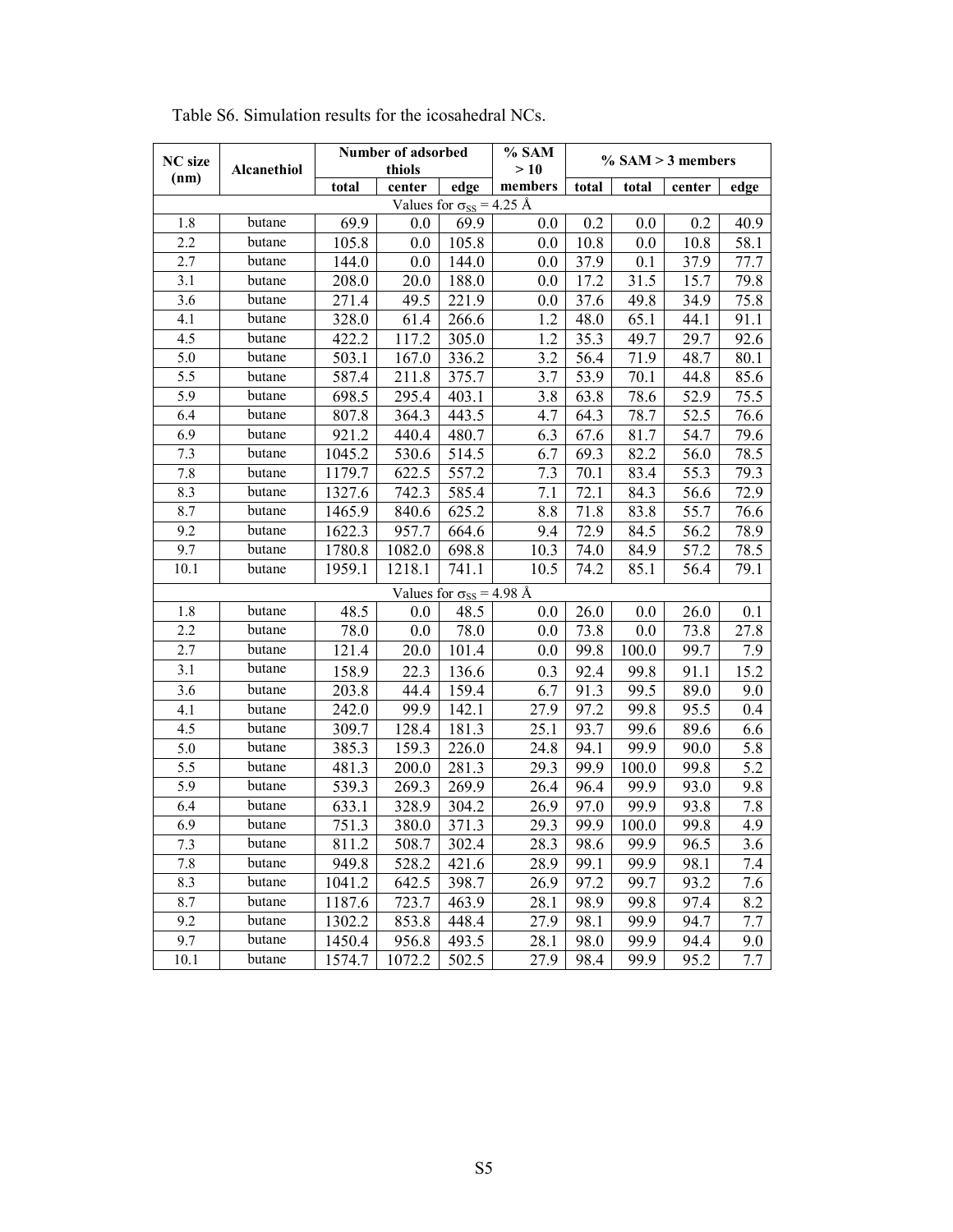## Suite Table S6

| NC size | Alcane-       | <b>S-S Distance</b> |      |                                   | % Occupation of<br>adsorption sites |                 | $\bm{R}_{st}$ |        |      |  |
|---------|---------------|---------------------|------|-----------------------------------|-------------------------------------|-----------------|---------------|--------|------|--|
| (nm)    | thiol         | center              | edge | on top                            | bridge                              | $3f-$<br>hollow | total         | center | edge |  |
|         |               |                     |      | Values for $\sigma_{SS}$ = 4.25 Å |                                     |                 |               |        |      |  |
| 1.8     | <b>Butane</b> | 0.00                | 4.22 | 14.5                              | 68.3                                | 17.2            | 2.57          | 0.00   | 2.57 |  |
| 2.2     | <b>Butane</b> | 0.00                | 4.36 | 11.0                              | 34.4                                | 54.6            | 3.03          | 2.00   | 2.84 |  |
| 2.7     | <b>Butane</b> | 0.00                | 4.44 | 4.2                               | 29.2                                | 66.7            | 3.47          | 8.00   | 2.92 |  |
| 3.1     | <b>Butane</b> | 0.00                | 4.36 | 15.5                              | 29.5                                | 55.0            | 3.46          | 9.00   | 2.87 |  |
| 3.6     | <b>Butane</b> | 4.27                | 4.41 | 12.8                              | 29.1                                | 58.1            | 3.61          | 6.47   | 2.97 |  |
| 4.1     | <b>Butane</b> | 4.28                | 4.42 | 6.1                               | 24.6                                | 69.3            | 3.90          | 8.15   | 2.93 |  |
| 4.5     | Butane        | 4.35                | 4.37 | 14.6                              | 26.3                                | 59.1            | 3.84          | 6.14   | 2.95 |  |
| 5.0     | <b>Butane</b> | 4.46                | 4.40 | 8.1                               | 30.7                                | 61.2            | 3.98          | 5.87   | 3.03 |  |
| 5.5     | <b>Butane</b> | 4.47                | 4.42 | 9.3                               | 25.9                                | 64.8            | 4.12          | 6.04   | 3.03 |  |
| 5.9     | <b>Butane</b> | 4.50                | 4.41 | 7.9                               | 31.8                                | 60.3            | 4.12          | 5.48   | 3.13 |  |
| 6.4     | <b>Butane</b> | 4.51                | 4.41 | 6.7                               | 32.0                                | 61.3            | 4.18          | 5.49   | 3.11 |  |
| 6.9     | <b>Butane</b> | 4.53                | 4.41 | 6.3                               | 31.6                                | 62.0            | 4.26          | 5.49   | 3.12 |  |
| 7.3     | <b>Butane</b> | 4.53                | 4.42 | 6.0                               | 32.3                                | 61.7            | 4.31          | 5.43   | 3.15 |  |
| 7.8     | <b>Butane</b> | 4.54                | 4.42 | 5.2                               | 32.5                                | 62.3            | 4.34          | 5.43   | 3.12 |  |
| 8.3     | <b>Butane</b> | 4.54                | 4.40 | 6.1                               | 33.5                                | 60.4            | 4.35          | 5.28   | 3.18 |  |
| 8.7     | <b>Butane</b> | 4.55                | 4.42 | 5.0                               | 32.3                                | 62.7            | 4.42          | 5.35   | 3.17 |  |
| 9.2     | butane        | 4.56                | 4.42 | 4.8                               | 32.3                                | 62.8            | 4.45          | 5.35   | 3.16 |  |
| 9.7     | butane        | 4.56                | 4.44 | 4.6                               | 32.4                                | 63.1            | 4.49          | 5.34   | 3.18 |  |
| 10.1    | butane        | 4.56                | 4.43 | 4.7                               | 32.2                                | 63.2            | 4.50          | 5.32   | 3.16 |  |
|         |               |                     |      | Values for $\sigma_{SS}$ = 4.98 Å |                                     |                 |               |        |      |  |
| 1.8     | <b>Butane</b> | 0.00                | 4.32 | 8.2                               | 39.6                                | 52.2            | 3.71          | 0.00   | 3.71 |  |
| 2.2     | <b>Butane</b> | 0.00                | 4.92 | 12.3                              | 31.1                                | 56.6            | 4.10          | 0.00   | 3.85 |  |
| 2.7     | <b>Butane</b> | 0.00                | 4.65 | 9.5                               | 25.1                                | 65.4            | 4.12          | 4.00   | 4.14 |  |
| 3.1     | <b>Butane</b> | 0.74                | 4.88 | 3.6                               | 31.1                                | 65.3            | 4.53          | 8.07   | 3.95 |  |
| 3.6     | <b>Butane</b> | 4.95                | 4.66 | 3.3                               | 24.6                                | 72.1            | 4.81          | 7.21   | 4.14 |  |
| 4.1     | <b>Butane</b> | 5.05                | 4.85 | 0.9                               | 7.8                                 | 91.2            | 5.29          | 5.01   | 5.49 |  |
| 4.5     | <b>Butane</b> | 5.00                | 4.85 | 1.5                               | 11.1                                | 87.4            | 5.23          | 5.61   | 4.96 |  |
| 5.0     | <b>Butane</b> | 4.99                | 4.88 | 2.4                               | 16.3                                | 81.3            | 5.19          | 6.15   | 4.51 |  |
| 5.5     | Butane        | 4.99                | 4.96 | 2.4                               | 19.0                                | 78.6            | 5.03          | 6.40   | 4.05 |  |
| 5.9     | <b>Butane</b> | 4.98                | 4.88 | 1.4                               | 12.5                                | 86.1            | 5.34          | 6.01   | 4.67 |  |
| 6.4     | <b>Butane</b> | 4.98                | 4.40 | 1.3                               | 13.6                                | 85.1            | 5.34          | 6.08   | 4.54 |  |
| 6.9     | <b>Butane</b> | 4.99                | 4.97 | 1.6                               | 16.2                                | 82.2            | 5.22          | 6.37   | 4.04 |  |
| 7.3     | Butane        | 4.99                | 4.84 | 0.6                               | 5.3                                 | 94.1            | 5.55          | 5.66   | 5.36 |  |
| 7.8     | <b>Butane</b> | 4.99                | 4.68 | 0.8                               | 15.7                                | 83.5            | 5.39          | 6.40   | 4.13 |  |
| 8.3     | Butane        | 4.97                | 4.87 | 0.6                               | 10.1                                | 89.4            | 5.55          | 6.10   | 4.66 |  |
| 8.7     | <b>Butane</b> | 4.97                | 4.91 | 0.7                               | 14.0                                | 85.3            | 5.46          | 6.22   | 4.27 |  |
| 9.2     | butane        | 4.97                | 4.61 | 0.6                               | 9.4                                 | 90.0            | 5.54          | 6.00   | 4.68 |  |
| 9.7     | butane        | 4.97                | 4.87 | 0.9                               | 11.6                                | 87.5            | 5.52          | 6.04   | 4.50 |  |
| 10.1    | butane        | 4.97                | 4.88 | 0.5                               | 9.2                                 | 90.3            | 5.60          | 6.04   | 4.66 |  |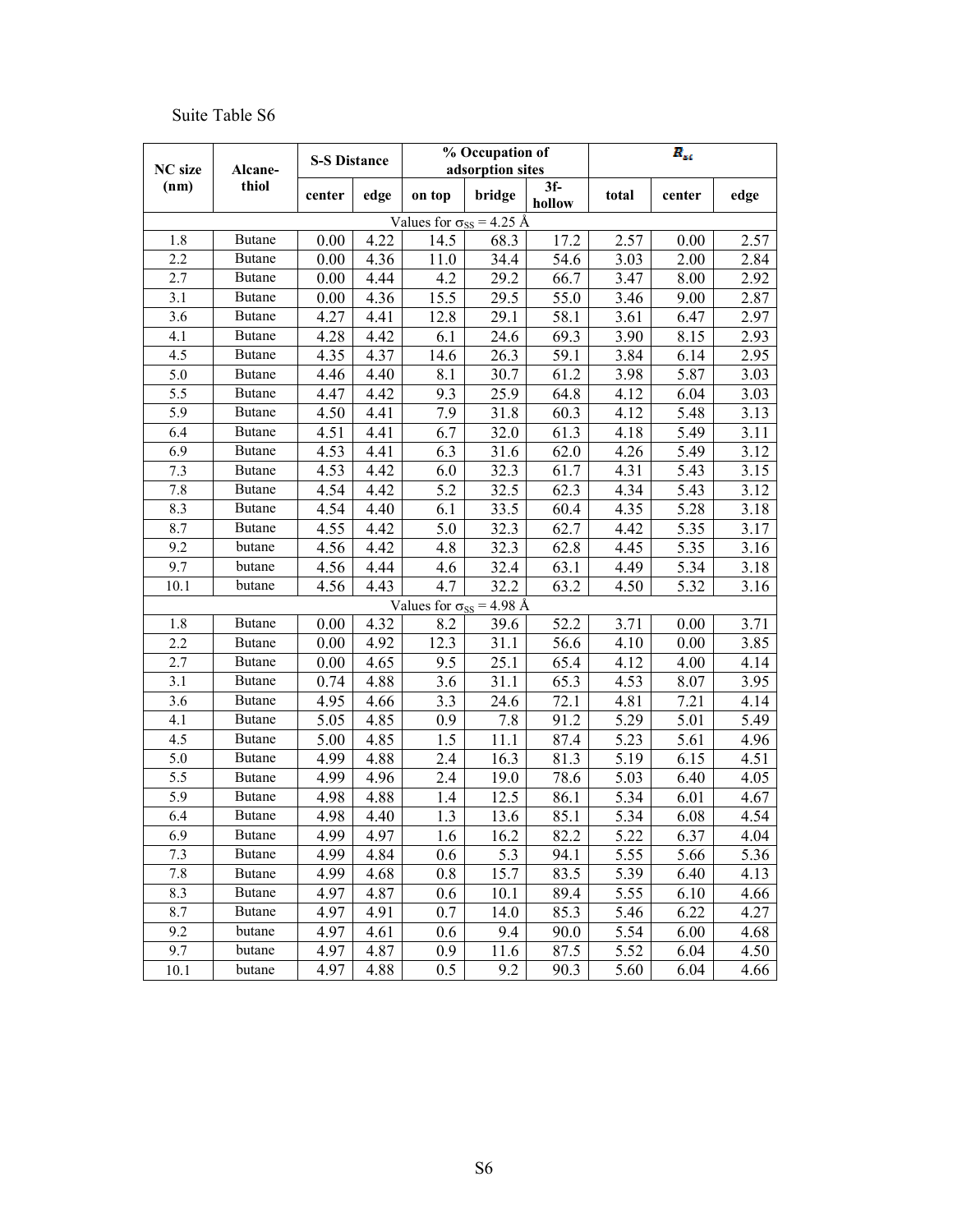

*Figure S1. Average surface area per adsorbed thiolate as a function of the NC diameter for icosahedral NCs. The results using three different values for*  $\sigma$ *<sub>SS</sub> are shown. The details of the determination of the NC surface are explained in our previous papers<sup>21</sup>. The results for the planar surface are those obtained by experiments.* 



*Figure S2. Frequencies of S atoms participating in the formation of a SAM of at least 3 members for icosahedral nanocrystals using three different values for*  $\sigma$ *<sub>SS</sub>.*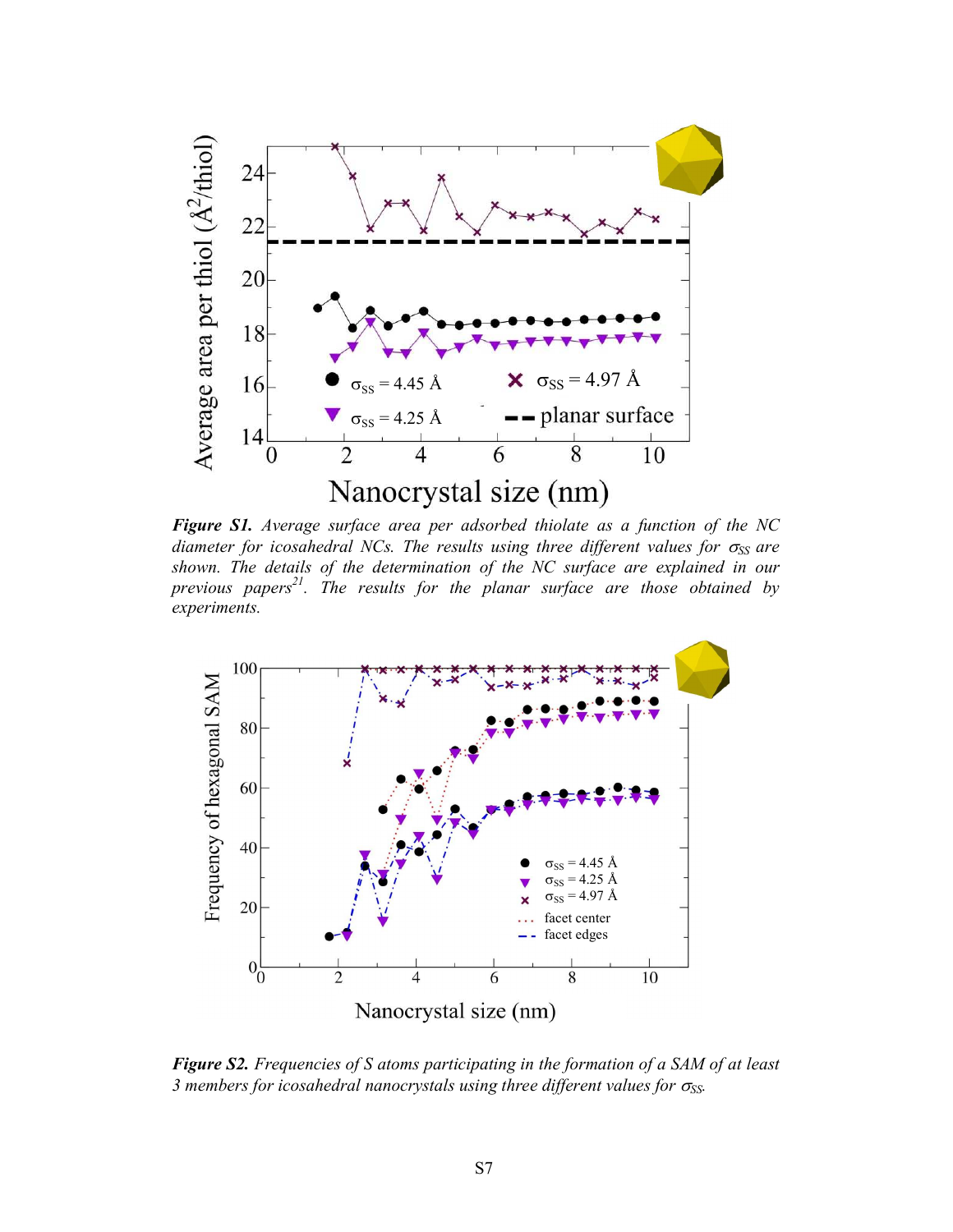

*Figure S3. Frequencies of S atoms participating in the formation of a zigzag SAM of at least 3 members for octahdedral and icosahedral nanocrystals using three different values for*  $σ_{SS}$ *.*